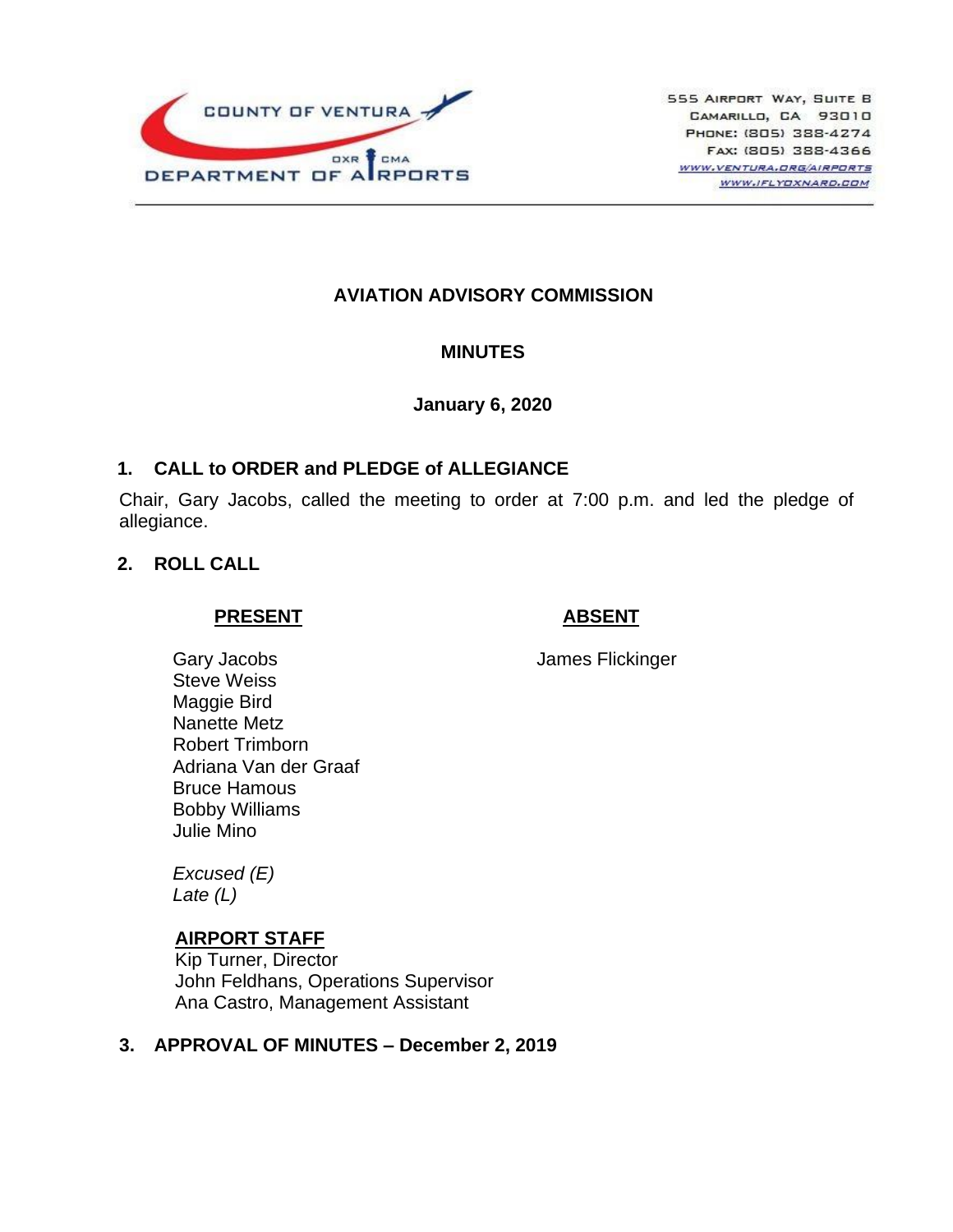*Adriana Van der Graaf moved to approve the December minutes and Robert Trimborn seconded the motion. Maggie Bird and Steve Weiss abstained. All others voted in favor and the motion passed unanimously.*

**4. PUBLIC COMMENT -** Citizens wishing to speak to the Commission on an airport related item must fill out a speaker card and submit it to the secretary. Comments will be limited to a maximum of **three** minutes per item.

*Speaker cards for issues NOT on the agenda must be submitted before the end of the public comment period.* 

*Speaker cards for issues listed on the agenda must be presented before the item is up for consideration. Speakers will be called when the item is presented.*

Mark Sullivan inquired about the overall impact the Northeast Hangar project will have on the Department of Airports' budget. He did his own calculations on the project and he is concerned it will cause a deficit in the budget. He is also concerned the financial burden would be shifted to airport users by way of rent increases and facility fee increases.

## **5. UNFINISHED BUSINESS**

None.

## **6. NEW BUSINESS**

## **A. Subject: Selection of Chair and Vice-Chair for Calendar Year 2020**

### **Recommendation:**

Nominate and select the 2020 Chairman and Vice-Chairman.

*Gary Jacobs moved to nominate Steve Weiss as Chair. Maggie Bird seconded the motion. All others voted in favor and the motion passed unanimously.* 

*Adriana Van der Graaf moved to nominate Robert Trimborn as Vice-Chair. Gary Jacobs seconded the motion. All others voted in favor and the motion passed unanimously.*

2020 Seats: Mr. Steve Weiss, Chair Mr. Robert Trimborn, Vice-Chair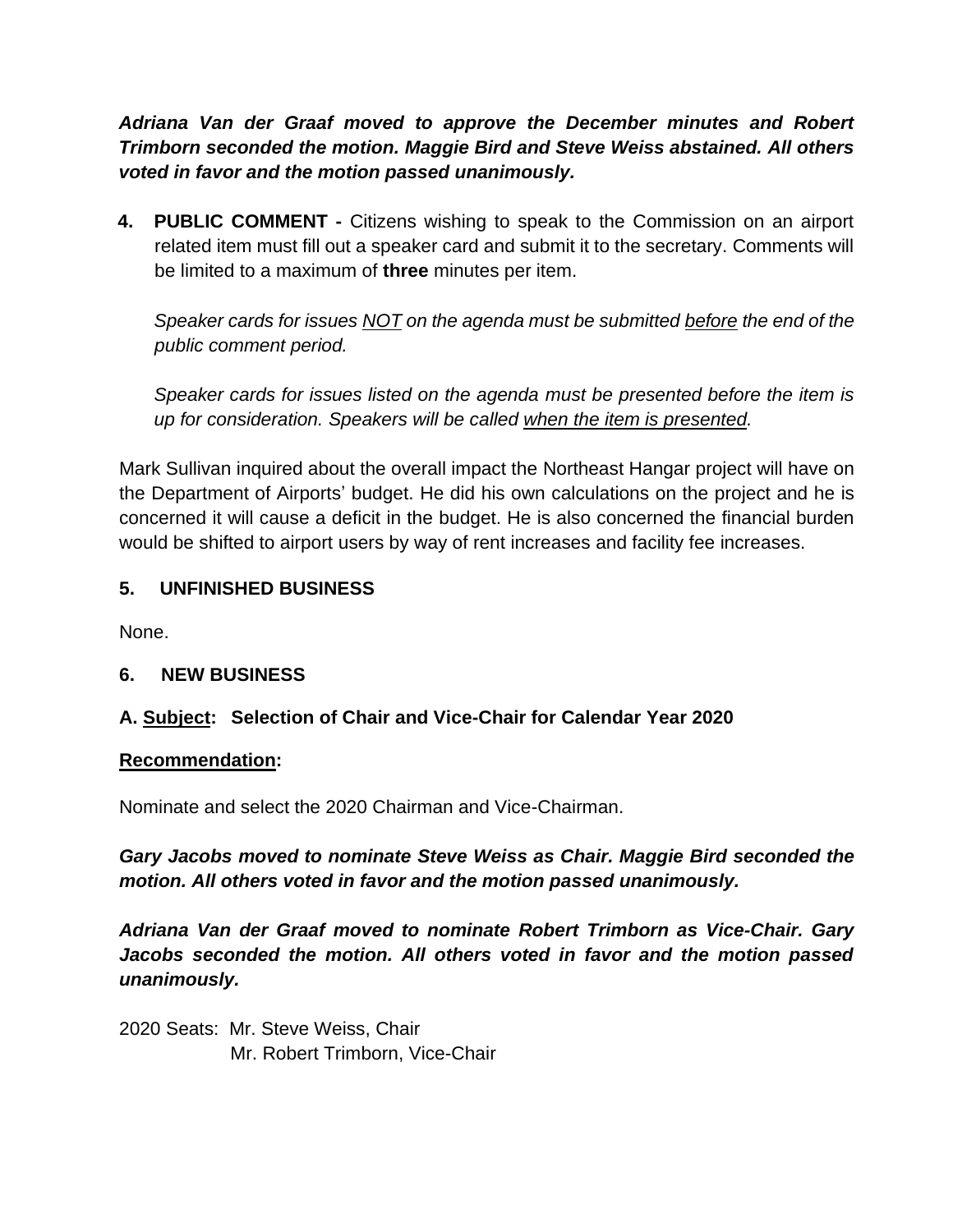**B. Subject: Recommendation that the Board of Supervisors Approve, and Authorize the Director of Airports or His Designee to Sign, Amendment Number 1 to the Consulting Services Contract for the Camarillo Airport Northeast Hangar Development with Mead and Hunt, Inc., Raising the Total Amount of the Contract by \$143,051 to \$1,455,601.**

### **Recommendation:**

Staff requests that your Commission/Authority recommend that the Board of Supervisors:

Approve, and Authorize the Director of Airports or His Designee to Sign, Amendment Number 1 to the Consulting Services Contract for the Camarillo Airport Northeast Hangar Development with Mead and Hunt, Inc., raising the total amount of the contract by \$143,051to \$1,455,601 (Attachment 1).

### *Chair Steve Weiss announced that this item was removed from the agenda.*

## **7. DIRECTOR'S REPORT**

Director Kip Turner provided a projects update. Regarding the Northeast Hangar Development at Camarillo Airport, a kick-off meeting took place on December 4<sup>th</sup> and a Notice to Proceed was issued on December 5<sup>th</sup>. Regarding the Taxiway H project at Camarillo Airport, the grants have been executed and a contract was awarded to Maxwell Asphalt. The department is working out some final contract details but it is anticipated that a Notice to Proceed will go out very soon. Regarding the private RKR project (also known as CloudNine) at Camarillo Airport, the public comment period for the environmental review ended on November 20<sup>th</sup>. Comments are currently under review and this matter will come before the Commission, Airport Authorities, and the Board of Supervisors for final approval. Regarding the Airport Layout Plan for Oxnard Airport, a draft of the plan was submitted to the Federal Aviation Administration (FAA) for review on October 8<sup>th</sup>. Staff is working with the FAA on what the final design will look like. Regarding the runway project at Oxnard Airport, the design scope is being worked out with the FAA. It is anticipated that construction for this project would take place in June, 2021. Regarding the discrepancies noted in the Part 139 inspection that occurred at Oxnard Airport, the runway markings were completed in December and the taxiway sign panels have been replaced. There are one or two other discrepancies that staff continues to work on in partnership with the FAA. Regarding the master plans/system plans for both Camarillo and Oxnard airports, it is anticipated the FAA will contribute \$600,000 towards this effort. The department will kick off this project very soon and an award of contract will likely come before the Commission as an agenda item in March.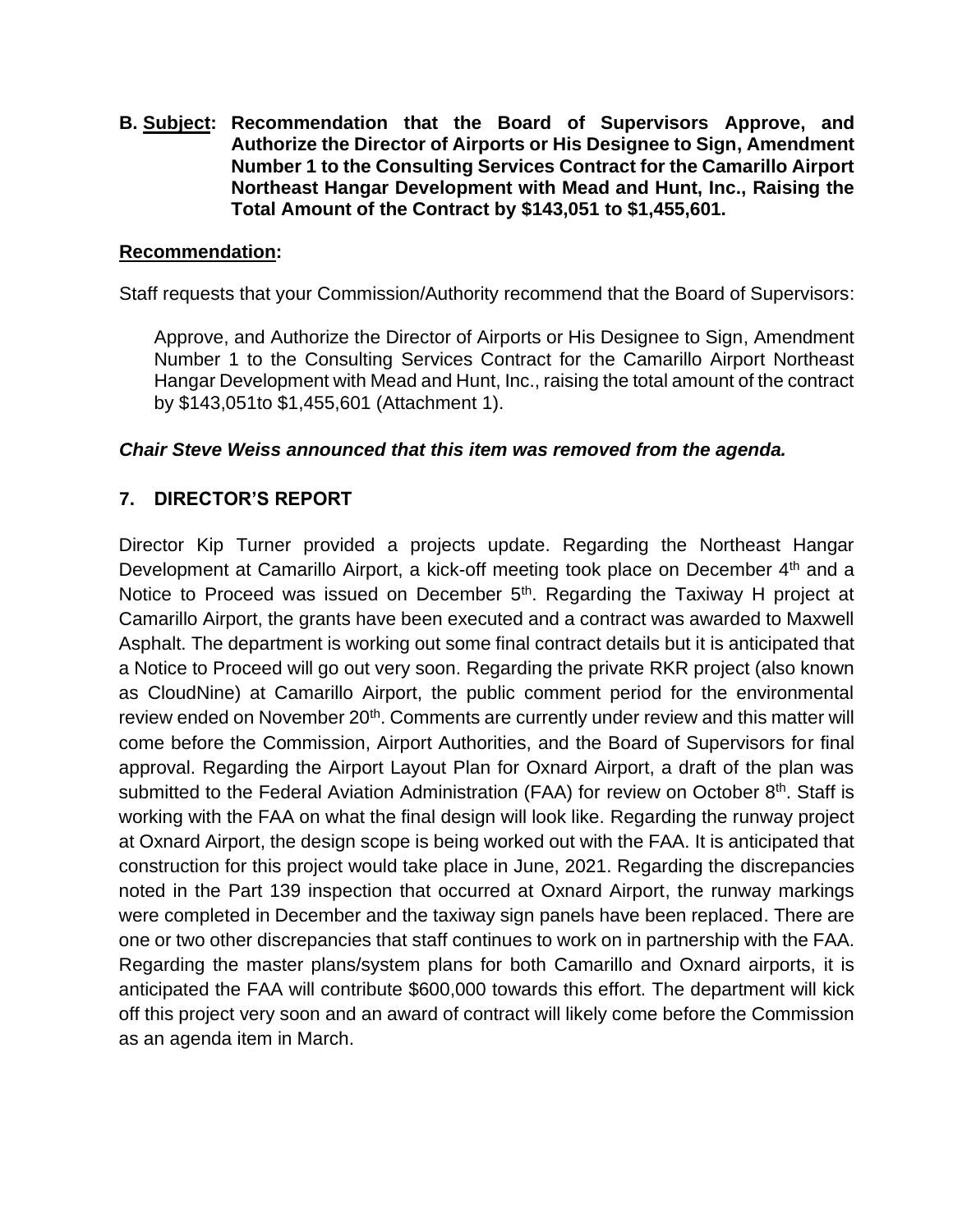Mr. Turner shared that the recruitment for the vacant deputy director position has been open for four weeks. County Human Resources will review applications that have been submitted and refer potential candidates to the department for consideration. Lastly, he welcomed Julie Mino to the Aviation Advisory Commission.

## **8. REPORTS**

Monthly Activity Report – November 2019 Monthly Noise Complaints – November 2019 Consultant Reports – November 2019 Airport Tenant Project Status – December 2019 Project Status – December 2019 Rotation Schedule Meeting Calendar

### *Reports were received and filed.*

## **9. CORRESPONDENCE**

Letter dated November 21, 2019 from Madeline Herrle to Mark and Janie Oberman, Channel Islands Aviation re: Lease Amendment Proposal

Notice dated November 21, 2019 from Camarillo Airport Operations Supervisor to Airport Tenants at Camarillo Airport re: Construction Start Date – Northeast Hangar Development, Phase 1 – Update

Letter dated November 22, 2019 from Erin Powers to Super Seal & Stripe, Inc. re: NOTICE TO PROCEED; Oxnard Airport – PART 139 RUNWAY MARKING COMPLIANCE; Specification No: DOA 19-03(N); Project No: OXR-144

Notice dated December 3, 2019 from Airport Operations Supervisor to Oxnard Airport Tenants re: Runway Closure December 16 through December 20

Letter dated December 3, 2019 from Madeline Herrle to David Tushin, Liberty Aviation, LLC re: Suite 104 Lease

Letter dated December 5, 2019 from Madeline Herrle to Michael Phillips, Aviation Instruction, LLC re: Camarillo Lease Renewal

Letter dated December 6, 2019 from Madeline Herrle to Sharon Evans, Sharon Evans Aviation Research, LLC re: Public Records Request for Airport FBO Lease Information & Airport Fuel Data

Letter dated December 6, 2019 from Madeline Herrle to Robert Kwong, Arnold Larochelle Mathews Vanconas & Zirbel, LLP re: Public Records Request dated November 12, 2019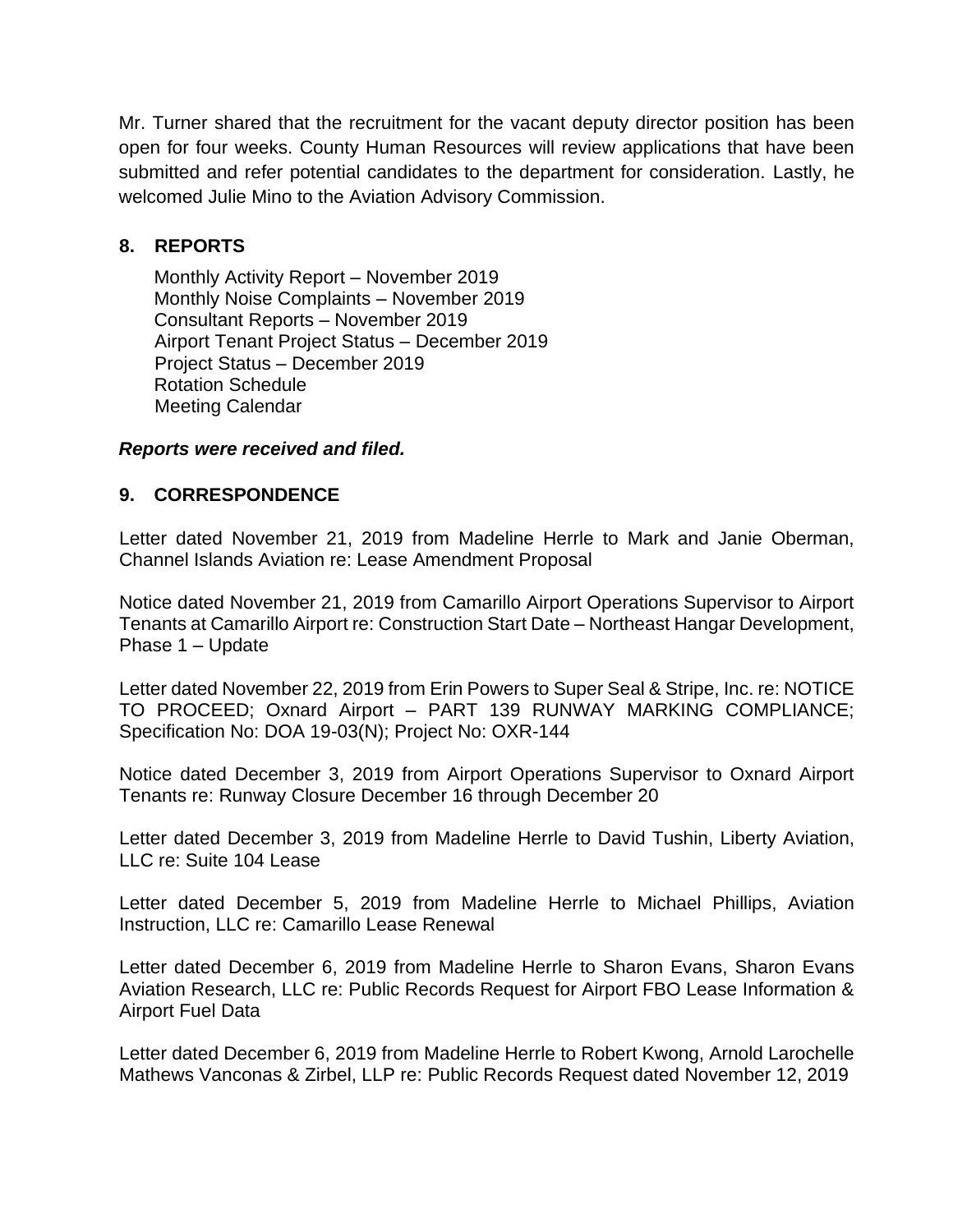Letter dated December 10, 2019 from Madeline Herrle to Mark Sullivan, The Law Office of Mark F. Sullivan re: Airport Properties Limited, LLC; Public Records Request dated November 27, 2019

Letter dated December 11, 2019 from John Zaragoza to Scott Kolwitz, City of Oxnard Planning Division re: Letter Objecting to the Annexation of the Oxnard School District's Property for the Purpose of Constructing Two Schools at the Intersection of Doris Avenue and Patterson Road

Letter dated December 19, 2019 from Madeline Herrle to Mark Sullivan, The Law Office of Mark F. Sullivan re: Airport Properties Limited, LLC; Public Records Request dated November 27, 2019

Letter dated December 27, 2019 from Madeline Herrle to Sheila Sannadan, Adams Broadwell Joseph & Cardozo re: December 13, 2019 Letter Public Records Request

### *Correspondence was received and filed.*

### **10. MISCELLANEOUS**

#### *Information was received and filed.*

### **11. COMMISSION COMMENTS**

Commissioner Gary Jacobs shared that he was in contact with a gentleman by the name of Cliff Brady who is a Human Resources officer for United Airlines. Mr. Jacobs and Mr. Brady discussed air service at Oxnard Airport. Mr. Brady is open to having a conversation with the Department of Airports and potentially looping in other representatives from United Airlines. Mr. Jacobs provided Director Kip Turner with the contact information for Mr. Brady and stated that he hopes to hear a report on this.

Commissioner Robert Trimborn requested that department staff send an email to Commissioners with the rotation list and schedule of meetings for the Aviation Advisory Commission.

Commissioner Bruce Hamous inquired about status of the Commission bylaws. Commissioner Robert Trimborn referred Mr. Hamous to page 3a3 of the meeting packet wherein the action items pertaining to the bylaws are outlined. Mr. Trimborn proceeded to read the action items aloud and concluded that the Commission is awaiting additional information from the Department of Airports.

Commissioner Bobby Williams inquired as to the reason the Silverstand electric energy storage item did not go forward at the Board of Supervisors meeting. Director Turner